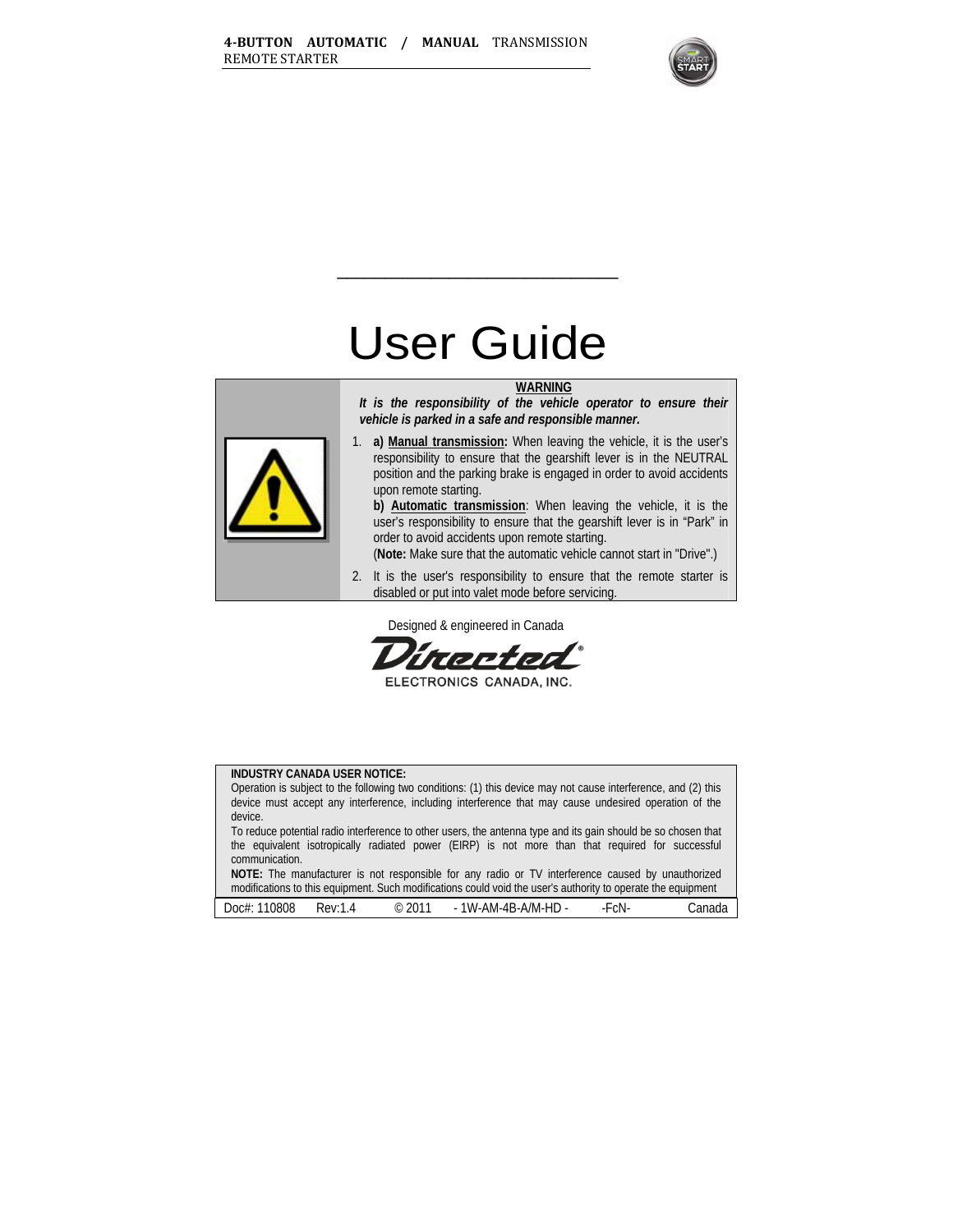# **Table of Contents**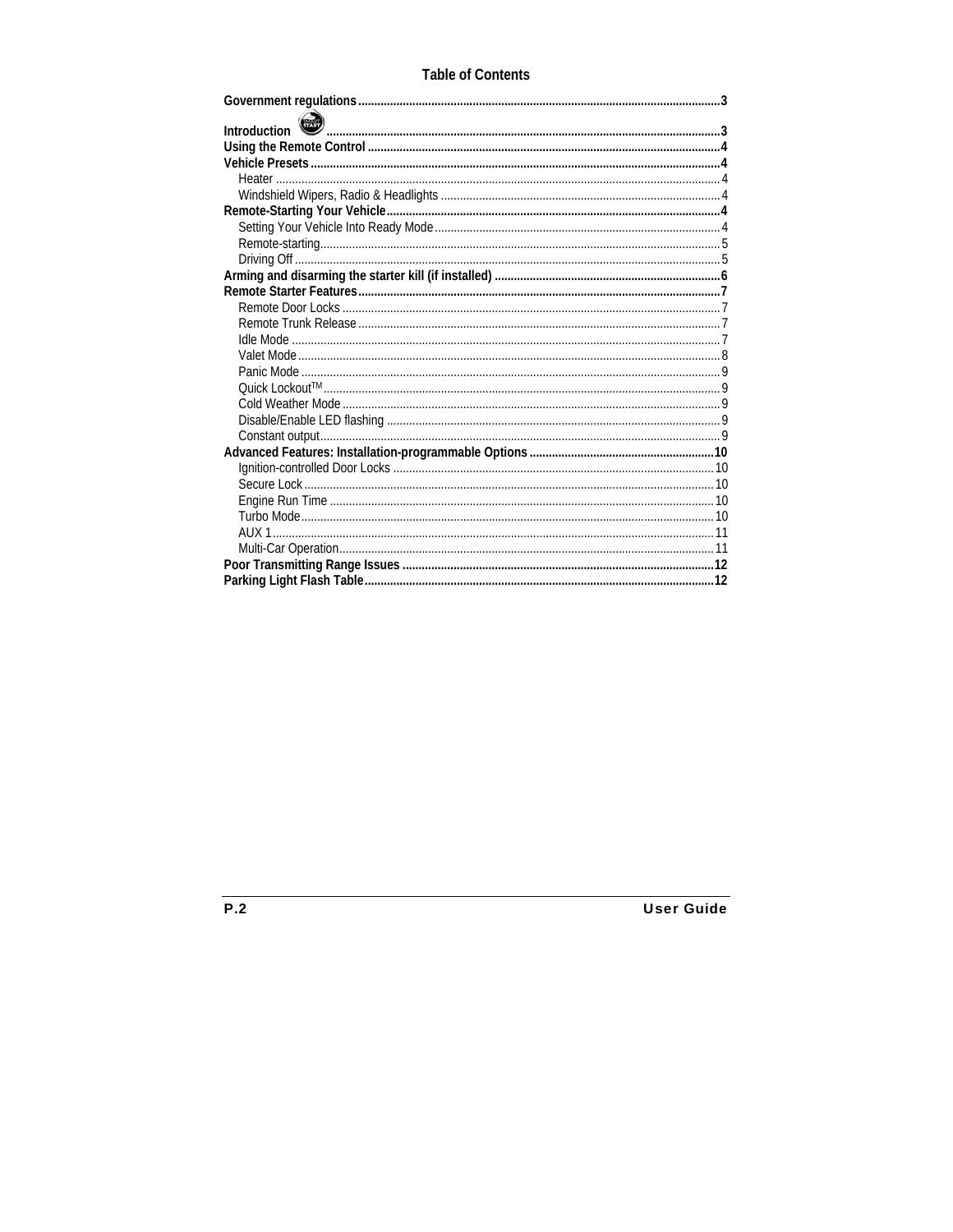# Government regulations

This device complies with part 15 of the FCC Rules. Operation is subject to the following two conditions: (1) This device may not cause harmful interference, and (2) this device must accept any interference received, including interference that may cause undesired operation.

This equipment has been tested and found to comply with the limits for a Class B digital device, pursuant to part 15 of the FCC Rules. These limits are designed to provide reasonable protection against harmful interference in a residential installation. This equipment generates and can radiate radio frequency energy and, if not installed and used in accordance with the instructions, may cause harmful interference to radio communications. However, there is no guarantee that interference will not occur in a particular installation. If this equipment does cause harmful interference to radio or television reception, which can be determined by turning the equipment off and on, the user is encouraged to try to correct the interference by one or more of the following measures:

Reorient or relocate the receiving antenna.

Increase the separation between the equipment and receiver.

Connect the equipment into an outlet on a circuit different from that to which the receiver is connected.

Consult the dealer or an experienced radio/TV technician for help.

This device complies with the Industry Canada Radio Standards Specification RSS 210. Its use is authorized only on a no-interference, no-protection basis; in other words, this device must not be used if it is determined that it causes harmful interferences to services authorized by IC. In addition, the user of this device must accept any radio interface that may be received, even if this interference could affect the operation of the device.

Warning! Changes or modifications not expressly approved by the party responsible for compliance could void the user's authority to operate this device.

# **Introduction**

This is a state-of-the-art remote car starter system. The system is packed with advanced features such as priority access to the driver's door (commodity features), the Safe Start children safety feature and SmartStart™.

SmartStart™ is a groundbreaking technology that enables your remote starter features to be accessed by your smartphone. Features include keyless entry, trunk release, panic, remote start/stop toggle and alarm notifications1. **Note:** SmartStart™ must be professionally installed. For more information, see your nearest authorised Directed Canada dealer.

With many advanced functions, this product will satisfy any one of your expectations from high-end commodity and security systems, without neglecting any standard feature commonly offered by entry-level starters.

 $\overline{a}$ 

<sup>1</sup> Certain conditions apply. See your authorised Directed Canada dealer.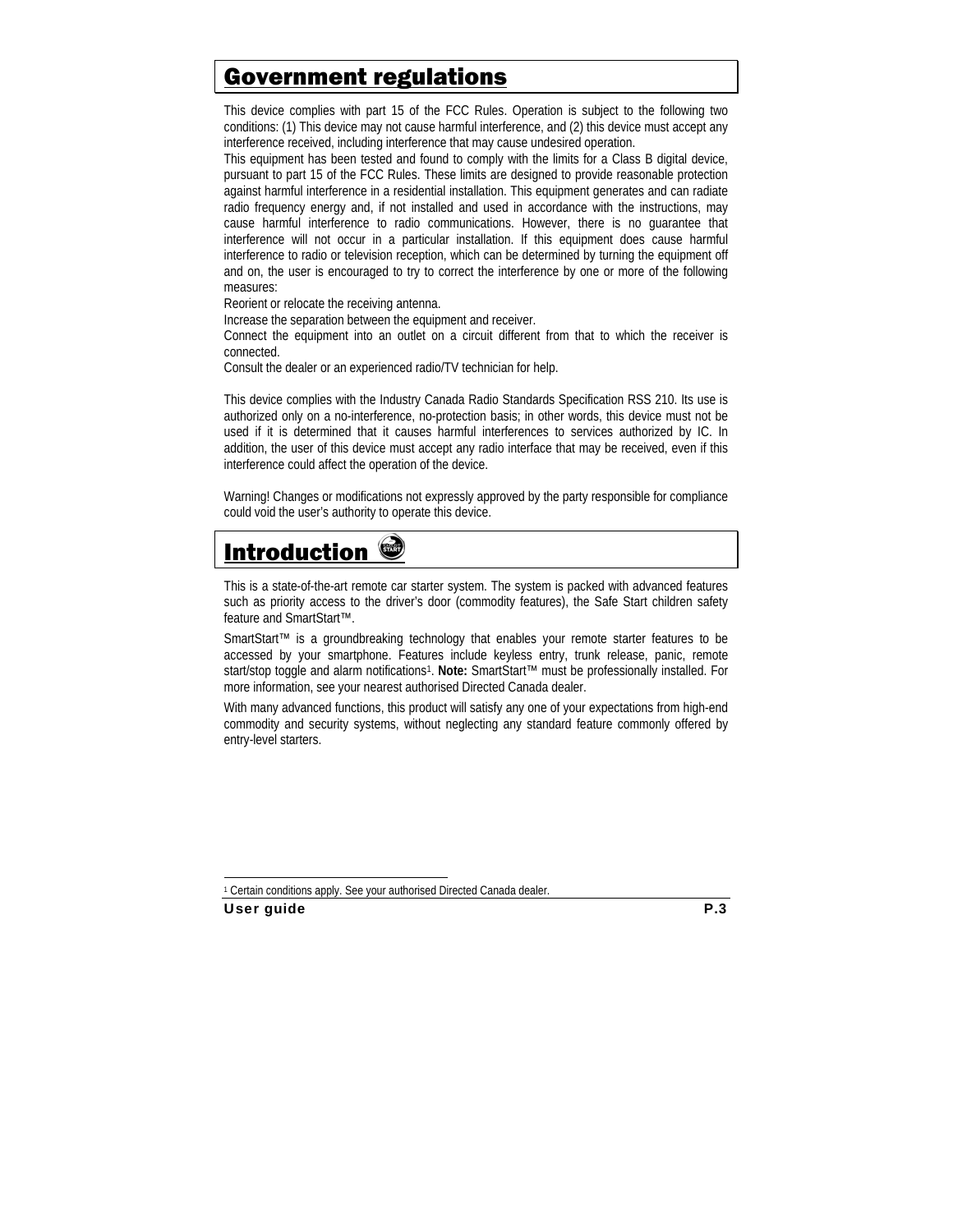# Using the Remote Control

Your Remote Car Starter is equipped with a 4-button multi-channel remote control. It can operate two independent vehicles equipped with the same Remote Car Starter (see **Multi-Car Operation**  section **(page 11)**, later in this Guide, for second-car transmitter functions).

#### **The functions of the transmitter are as follows:**

| <b>O</b> LOCK: Locks the doors and arms the<br>STARTER KILL (if installed).                       | UNLOCK: Unlocks the doors and disarms<br>the STARTER KILL (if installed). Activates the<br>AUX 1 output if Priority Door Access is<br>configured.         |
|---------------------------------------------------------------------------------------------------|-----------------------------------------------------------------------------------------------------------------------------------------------------------|
| TRUNK: Opens the TRUNK or activates<br>the AUX 3 output.<br>Note: Trunk option must be installed. | START/STOP: Remote starts or stops the<br>engine. Gets the system into Cold Weather<br>mode if pressed for longer than 3 seconds.<br>Note: Icon may vary. |

**Note:** Pressing the **LOCK** and **UNLOCK** buttons simultaneously will activate the **AUX 2** output.

# Vehicle Presets

#### **Heater**

When leaving the vehicle it is recommended to preset the accessory controls in preparation for the next remote start. Settings for the blower motor (fan), front and rear, should not be left on **HIGH**. It is recommended to leave the settings on **LOW** or **MEDIUM** instead.

### **Windshield Wipers, Radio & Headlights**

Certain vehicles require the radio and / or windshield wipers and / or headlights circuits to become energized while running under remote start. When leaving the vehicle you must ensure that the windshield wipers and headlights switches are **OFF**. Leaving the headlights switch **ON** on certain types of vehicles could cause them to remain **ON** even after remote starter shutdown, resulting in a dead battery.

# Remote-Starting Your Vehicle

### **Setting Your Vehicle Into Ready Mode**

If your vehicle has a manual transmission you must read the following indications. The unit must first be set to Ready Mode in order to start the vehicle by remote. If the unit is not set to Ready Mode, it cannot remote start the vehicle. Please note that Ready Mode can be enabled by the remote or the handbrake, depending on the option that was selected by your installer. Therefore, you must follow the appropriate procedure between the two described below in order to set your vehicle into Ready Mode.

Once the system is set to Ready Mode, the vehicle can be remote started and stopped at any time. The system will exit Ready Mode if a door, the hood or the trunk is opened, if the brake pedal is pressed, if the parking brake is disengaged or if the ignition key is turned to the **IGNITION ON (RUN)** position.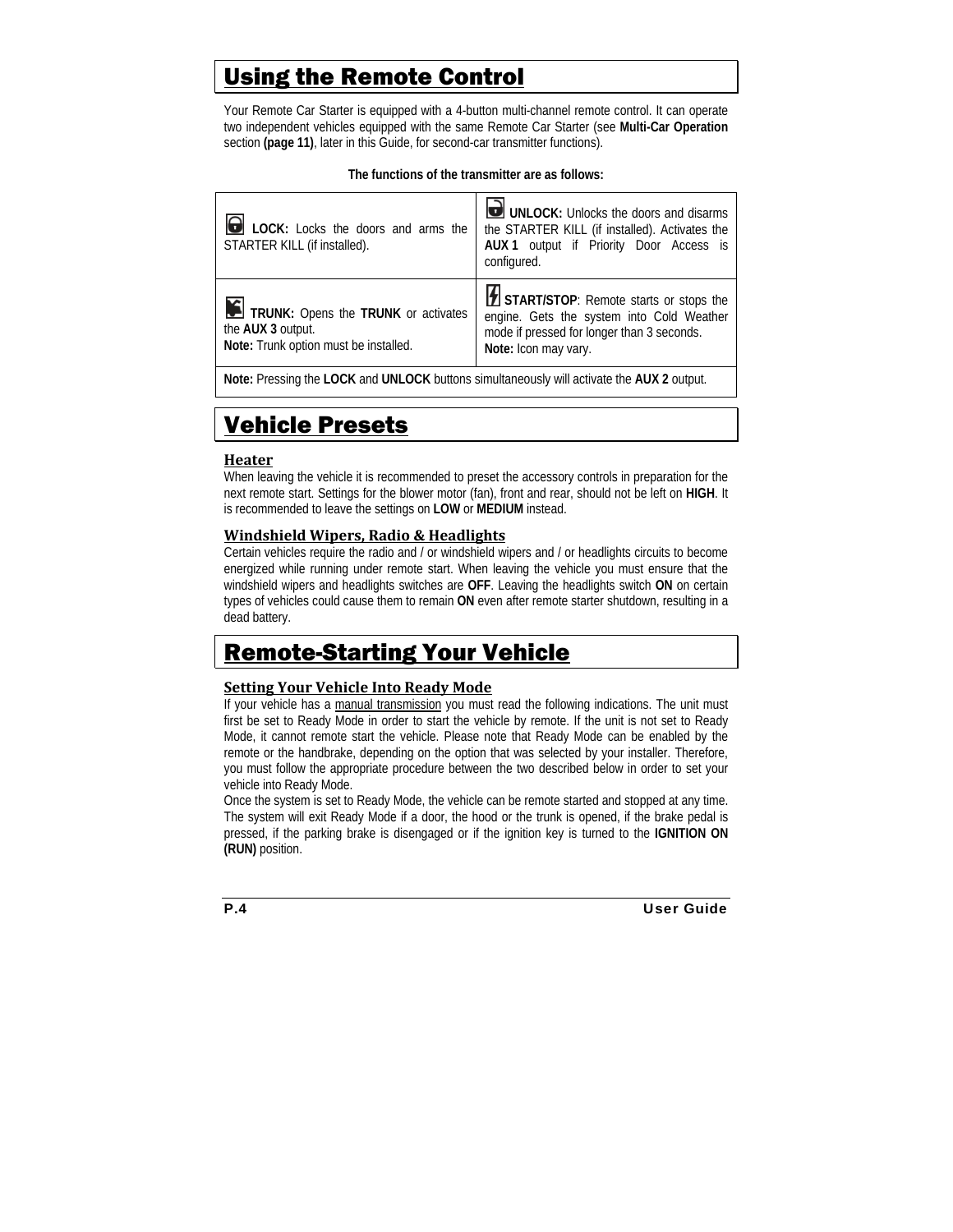To set the system to Ready Mode:

| TO SET THE SYSTEM TO MEANY IVIOUE.                                                                                                                                                                                                                                                                                                         |                                                                                                                                                                                                                    |                                                                                                                                                                                             |                                                                                                                                            |  |
|--------------------------------------------------------------------------------------------------------------------------------------------------------------------------------------------------------------------------------------------------------------------------------------------------------------------------------------------|--------------------------------------------------------------------------------------------------------------------------------------------------------------------------------------------------------------------|---------------------------------------------------------------------------------------------------------------------------------------------------------------------------------------------|--------------------------------------------------------------------------------------------------------------------------------------------|--|
| If Ready Mode is enabled by remote                                                                                                                                                                                                                                                                                                         |                                                                                                                                                                                                                    | If Ready Mode is enabled by handbrake                                                                                                                                                       |                                                                                                                                            |  |
| 1. Ensure that all the doors, hood and trunk are closed. Make sure that the gear selector is in the<br>neutral position.                                                                                                                                                                                                                   |                                                                                                                                                                                                                    |                                                                                                                                                                                             |                                                                                                                                            |  |
| 2. With the engine running, apply the parking<br>brake once and release the brake pedal.<br>3. Within 20 sec. of engaging the parking<br>brake, press and hold $\Box$ , $\Box$ or $\Box$ on the<br>transmitter (SmartStart™ uses only <b>[1</b> ).<br>The parking lights will flash 3 times quickly<br>and remain lit. Release the button. |                                                                                                                                                                                                                    | 2. With the engine running, apply the parking<br>brake twice within 10 sec.<br>3. Make sure to release the brake pedal.<br>The parking lights will flash 3 times quickly<br>and remain lit. |                                                                                                                                            |  |
| 4. Remove the key: the engine will keep on running.<br>5. Exit the vehicle. All doors should be closed, including the hood and trunk.                                                                                                                                                                                                      |                                                                                                                                                                                                                    |                                                                                                                                                                                             |                                                                                                                                            |  |
|                                                                                                                                                                                                                                                                                                                                            | NOW THERE ARE THREE POSSIBLE OPTIONS                                                                                                                                                                               |                                                                                                                                                                                             |                                                                                                                                            |  |
| <b>OPTION 1: No lock</b>                                                                                                                                                                                                                                                                                                                   |                                                                                                                                                                                                                    | <b>OPTION 2: Manual shut</b><br>down<br>(default)                                                                                                                                           | <b>OPTION 3: Automatic shut</b><br>down                                                                                                    |  |
| The engine stops.                                                                                                                                                                                                                                                                                                                          | The engine keeps going until you<br>press either;<br>to lock the doors and shut<br>down the engine;<br>to unlock the doors and<br>shut down the engine;<br>to shut down the engine<br>without affecting the doors. |                                                                                                                                                                                             | The engine runs for 8 sec.<br>then locks the doors before<br>shutting down<br>finally<br>the<br>engine,<br>without<br>user<br>interaction. |  |
| WARNING: The vehicle is<br>not armed or locked down.<br>6. The Parking lights will flash.                                                                                                                                                                                                                                                  | <b>WARNING:</b> Engine runs until the<br><b>WARNING:</b><br>Do not<br>leave<br>pre-programmed<br>time<br>run<br>your keys in the vehicle!<br>expires.                                                              |                                                                                                                                                                                             |                                                                                                                                            |  |
|                                                                                                                                                                                                                                                                                                                                            |                                                                                                                                                                                                                    |                                                                                                                                                                                             |                                                                                                                                            |  |

### **Remotestarting**

Press the **button for approximately 1 second.** The parking lights will turn **ON** to inform you that the Remote Car Starter has received your signal. Approximately 5 seconds later, the engine will start. The parking lights will remain **ON** during the pre-programmed run time of the engine.

If your vehicle does not start at the first attempt, the system will shut down, wait a few seconds and try to start the engine again. There will be 3 start attempts before the system gives up.

# **Driving Off**

With the vehicle running remotely, press the **button to disarm the starter kill (if installed)** and unlock the doors. Enter the vehicle and do the following:

- 1. Turn the ignition key to the **IGNITION ON (RUN)** position. (Do not turn the key to the **CRANK**  position while the engine is running. This would cause the starter motor to re-engage.)
- 2. Press the brake pedal to disengage the remote starter unit.

You are now ready to drive off.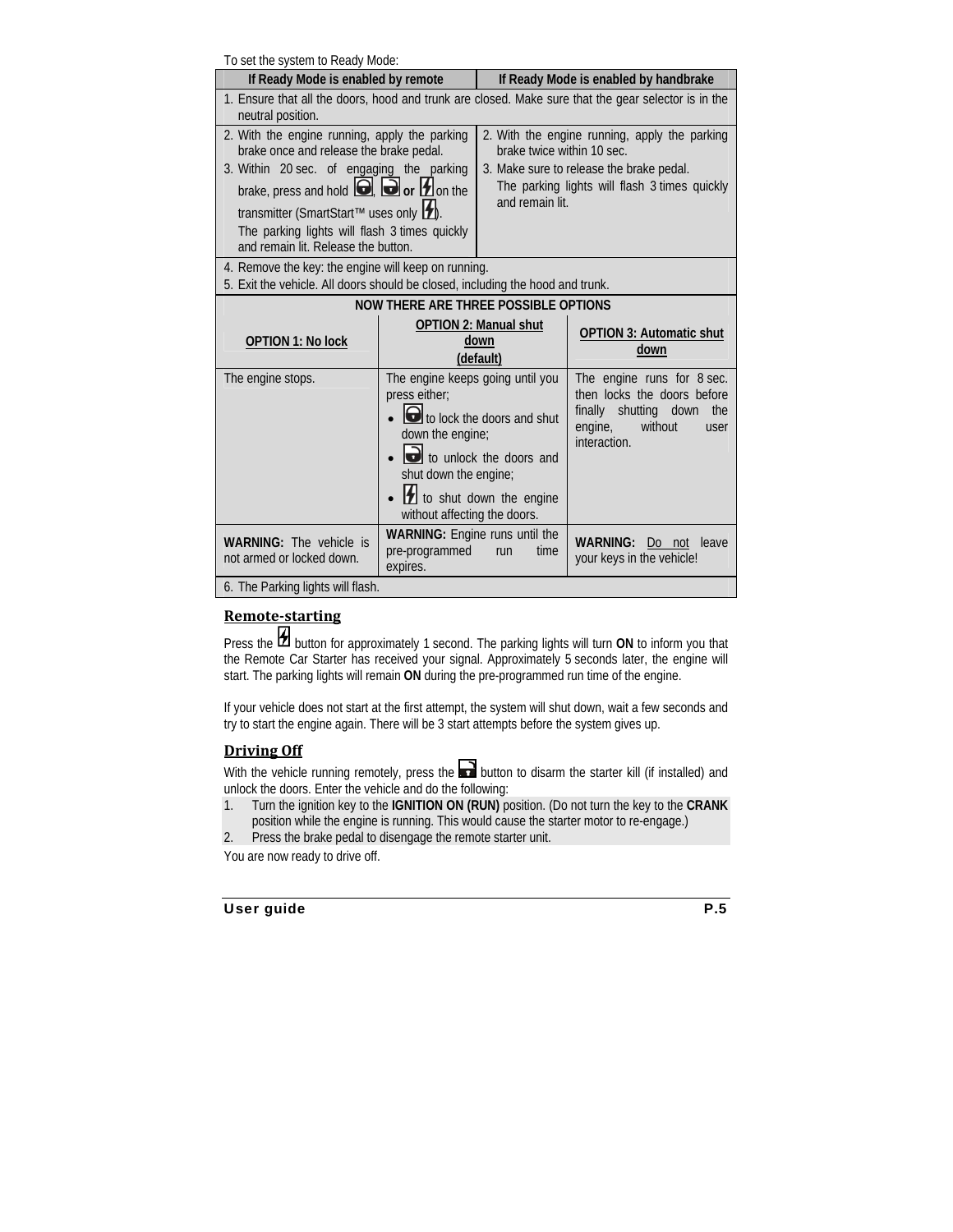**Note:** On some Push-To-Start (PTS) vehicles, no takeover is possible as pressing the brakes will shut the engine down. Please talk to your technician to determine if the "Takeover mode" can be set for your vehicle.

# Arming and disarming the starter kill (if installed)

This added security feature will prevent the vehicle from starting with the Ignition key when the starter kill is armed. If the system was installed with the starter kill option, the vehicle will not be able to start with the key unless the system has been unlocked first or put into Valet Mode **(page 8).**

**Note:** If the Starter Kill is installed, the vehicle will benefit from a protection against starter motor damage that could occur after remote-starting the engine should the user, by force of habit, turn the ignition key to the **CRANK** position.

The Starter Kill (if installed) can be configured by the installer either to Passive Mode (so as to arm automatically) or Active Mode (so as to require the user's intervention for arming). By default, the Remote Car Starter is configured to Passive Mode.

#### **Passive mode:**

- To **arm** the Starter Kill, press the button on the transmitter, **OR**
- Let the Starter Kill arm automatically 1 minute (by default) or 3 minutes (if configured this way) after the ignition is turned **OFF** or once the last door is closed (if the doors are monitored). The parking lights will flash once.
	- The LED on the antenna will remain **OFF** during the countdown preceding the activation of the Starter Kill.
	- Once the activation countdown expires, the LED will flash slowly to indicate that the Starter Kill is now armed.
- To disarm the Starter Kill, press the **button on the transmitter.** 
	- The Starter Kill will automatically rearm itself after 1 minute (by default) or 3 minutes (if configured this way) if no door is left opened (if the doors are monitored) and the ignition is **not** turned **ON**.

#### **Active Mode:**

- To arm the Starter Kill, press the  $\Box$  button on the transmitter.
	- The parking lights will flash once.
	- The LED on the antenna will flash slowly.
- To disarm the Starter Kill, press the **button on the transmitter.** 
	- The parking lights will flash twice.
	- The LED on the antenna will remain **OFF**.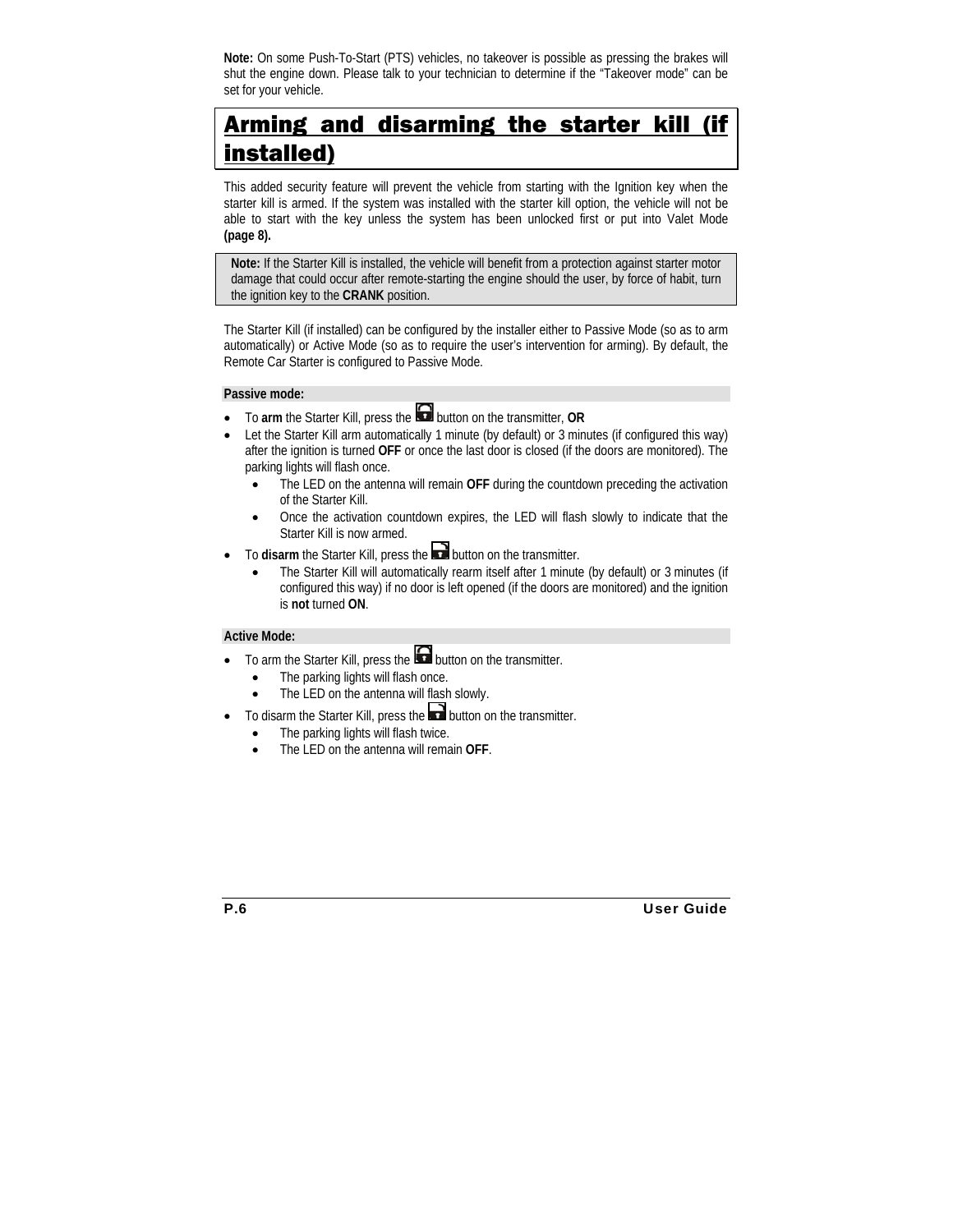# Remote Starter Features

## **Remote Door Locks**

If your system was installed with the Remote Door Locks option, you will have the convenience of remote keyless entry.

To lock your doors and arm the starter kill (if installed):

- 1. Press and hold the **button for approx.** 1 sec.
- 2. The parking lights will flash once to confirm that the doors have been locked.

To unlock your doors and disarm the starter kill (if installed):

- 1. Press and hold the **button for approx.** 1 sec.
- 2. The parking lights will flash twice to confirm that the doors have been unlocked.

### **Remote Trunk Release**

If your system was installed with the Remote Trunk Release option, you can open your trunk by pressing the **button for 3 seconds on the remote transmitter.** 

### **Idle Mode**

**Convenience feature:** Idle Mode allows you to keep the engine running and the doors locked while you stop, for example, at a convenience store or for a short delivery.

This feature allows you to let the remote starter take over control of the vehicle (i.e. no Key in the Ignition Switch) while the engine is running.

#### **Activating Idle mode (Automatic transmission):**

1. With the engine running, make sure to release the brake pedal and press the  $\Box$  or

 $\mathcal{B}$  button on the transmitter until the parking lights come ON.

**Note:** SmartStart™ can be setup to use the **in** icon to activate Idle mode, Turbo mode or Ready mode.

- 2. Remove the ignition key from the ignition switch. The engine will continue running.
- 3. Exit the vehicle. All doors, the hood and trunk should be closed
- 4. Press the  $\Box$  button to lock the doors, to arm the starter kill and to arm the alarm (if available). The engine will continue running.
	- a. When re-entering the vehicle, the user must reinsert the key into the ignition and turn it to the **ON** position (not Crank) without pressing on the brake.
	- b. *Once the key is in the ON position*, press on the brake pedal to put the transmission in gear. Pressing the brake pedal at this step will cancel the remote starter takeover.
	- c. Drive off.

If your vehicle has a manual transmission, Idle Mode can be activated through the same routine as that used for **Ready Mode (page 4)**; at the last step, the button is pressed instead of the other buttons. This will lock the doors, arm the system and leave the engine running.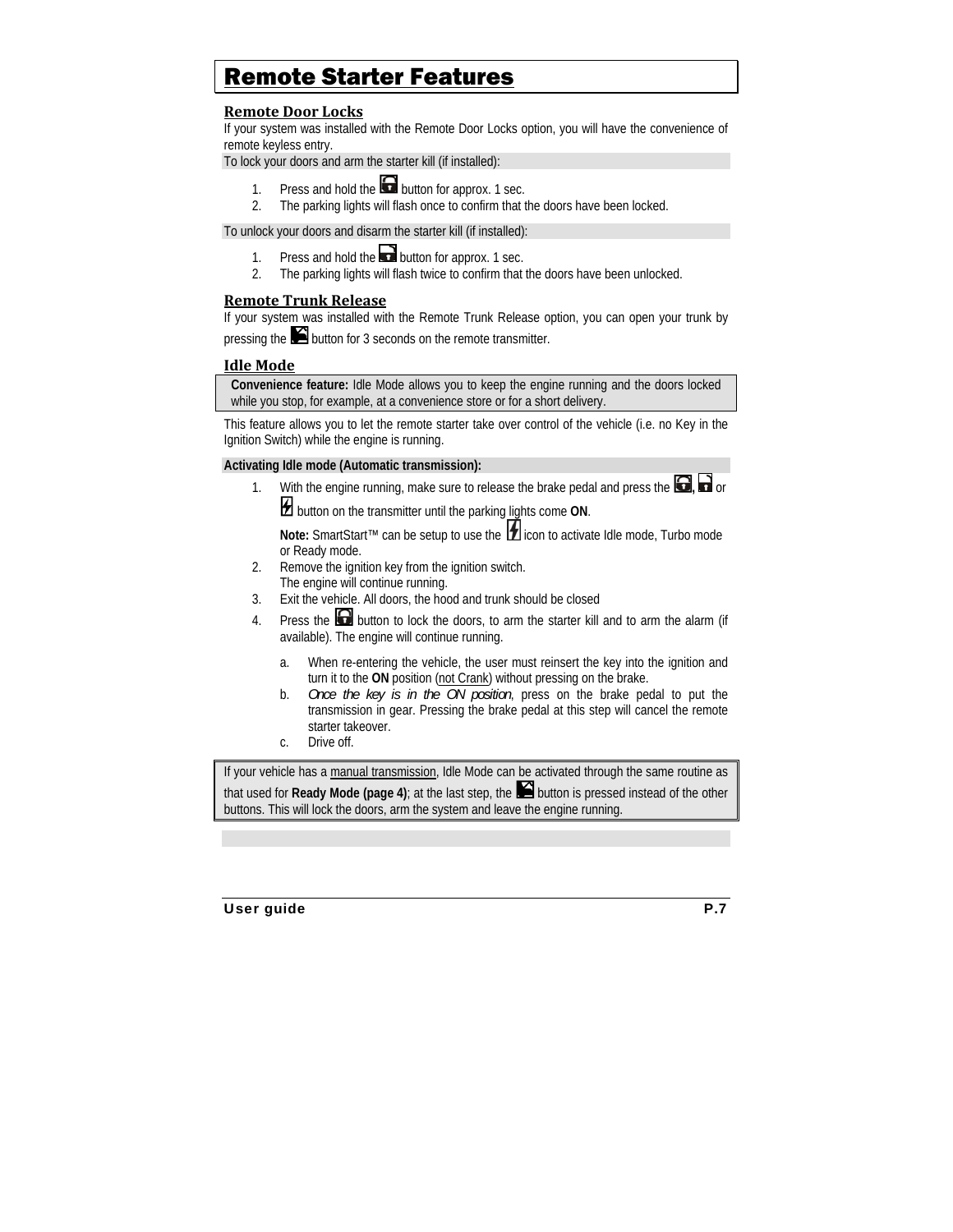#### *NEW FEATURE –* **Push-To-Start Idle Mode**

This feature is a variation of "Idle mode", but made specifically for Push-To-Start vehicles, with automatic or manual transmissions. (Consult your installer for availability of this feature.) Follow the same steps as the normal Idle Mode procedure, except for when re-entering the vehicle while the engine is running;

- 1. Press unlock
- 2. Open then close all doors.
- 3. You have 1.5 minutes (or 3 minutes) to press on the brake pedal, to get in gear and drive off.

**Note 1:** Pressing on the brake pedal after the allocated (1.5 or 3-min.) period will shut the engine down.

**Note 2:** The engine will continue running until the user re-enters the vehicle or until the expiration of the run time.

**Note 3:** If the pre-programmed run-time expires or if the user shuts down the engine remotely, the vehicle will enter Ready Mode.

**Caution!!** Do not leave children or pets unattended in a vehicle standing in Idle Mode.

#### **Valet Mode**

When the vehicle is in Valet Mode, the remote starter functionalities are disabled. If the vehicle needs to be serviced, or if you park it indoors, Valet Mode will prevent the engine from being remote-started accidentally.

The following feature will put your remote car starter into Valet Mode:

Ignition Valet: This feature allows you to put your system into Valet Mode by using the ignition key.

#### *To put the system into Valet Mode*

To put the system into Valet mode using the KEY (Ignition Valet Mode):

- 1. Insert the ignition key into the ignition switch. Within 10 sec., turn the key 5 times from **IGNITION/RUN** to the **OFF** positions.
- 2. The parking lights will flash 3 times.
- 3. The LED on the antenna will come ON solid to indicate that the vehicle has successfully entered Valet mode.

#### *To take the system out of Valet Mode*

To take the system out of Valet mode using the KEY (Ignition Valet Mode):

- 1. Insert the ignition key into the ignition switch. Within 10 sec., turn the key 5 times successively into the **IGNITION/RUN** and **OFF** positions.
- 2. The parking lights will flash twice.
- 3. The LED on the antenna will be **OFF**.

The system will warn you if someone attempts to remote start the vehicle while in Valet Mode: The parking lights will:

 Turn **ON** then **OFF**; then Flash twice.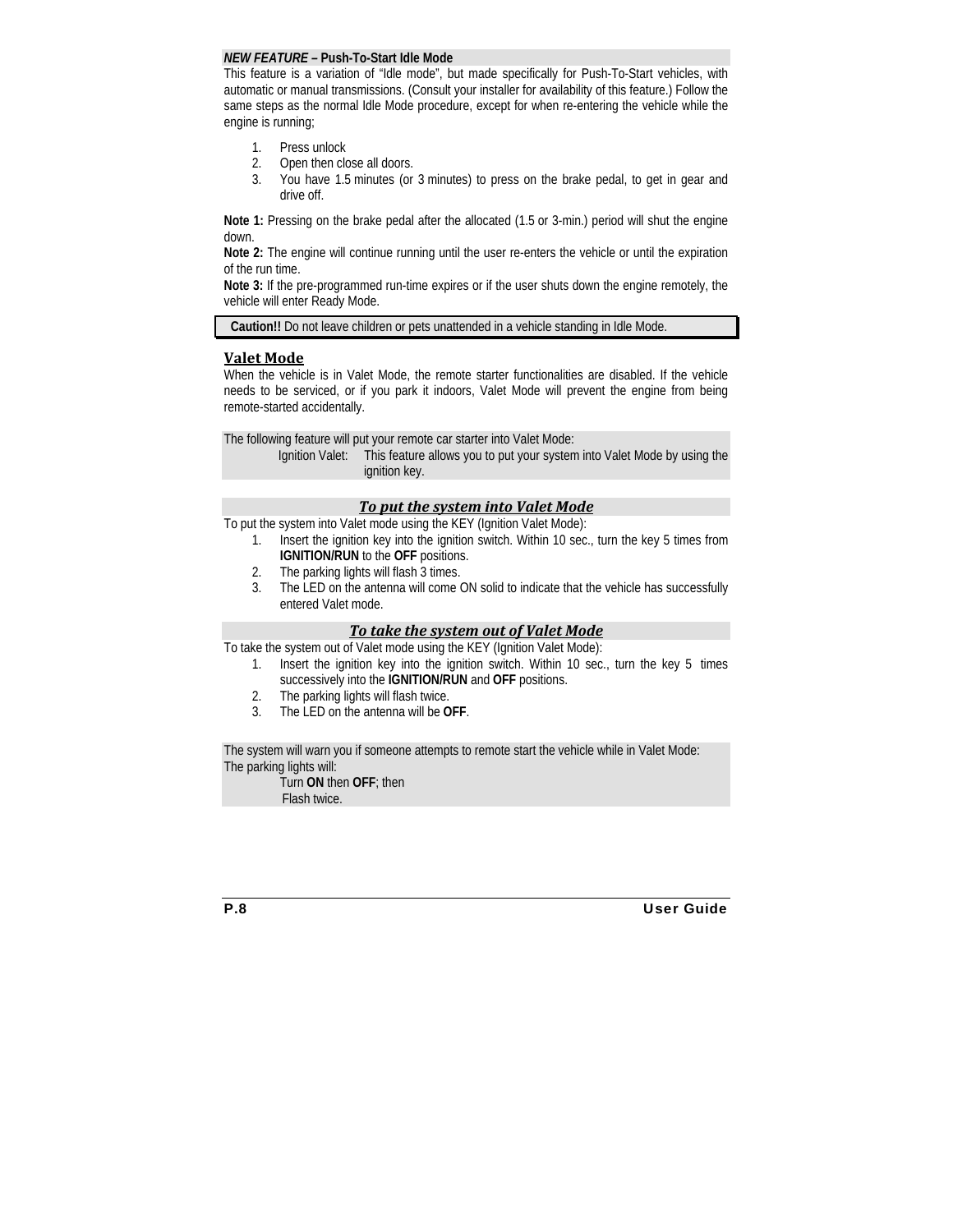## **Panic Mode**

**Note:** Panic mode can only be activated if the horn has been adequately configured by the installer.

In an emergency situation, you can activate panic mode by pressing and holding the button for more than 3 seconds, until the horn starts honking. If the vehicle is under a remote start, the engine will shutdown automatically before setting off the horn. You can stop the horn by pressing:



(this will lock your doors and deactivate panic mode), or

(this will unlock your doors and deactivate panic mode).

Furthermore, the panic mode can be stopped by activating **Valet Mode (previous section)**

\* Panic Mode will automatically shut down after 30 sec**.** 

#### **Quick Lockout™**

(Also called Secure Panic.) For fast protection in emergency situations, the system will LOCK all doors when you press the brake pedal while you hear the Horn sounding. (Quick Lockout is only available when panic mode has been triggered.)

#### **Cold Weather Mode**

If the vehicle has a manual transmission, **Ready mode (page 4)** should be set before entering Cold Weather mode. When Cold Weather Mode is active, the engine starts every 2 hours and runs for 3 minutes (or for 8 or 20 minutes with diesel engines). Cold Weather Mode automatically ends after 24 hours (or 12 starts).

To enter Cold Weather Mode:

- Press and hold the  $\sharp$  button for at least 3 seconds
- The parking lights will flash for 2 seconds, pause, then **flash three (3) times.**

To exit Cold Weather Mode, do any one of the following actions:

- Open the hood.
- Start the engine by remote.
- Turn the ignition key to the **IGNITION ON (RUN)** position.
- Press and hold the **H** button until the parking lights come ON for 2 seconds, pause, **then flash once**.

To verify whether the system is in Cold Weather Mode (automatic transmissions only): Press the brake pedal: If the vehicle is in cold weather mode, the parking lights will remain **ON** while the brake pedal is pressed.

# **Disable/Enable LED flashing**

|                                             | To disable the LED: Press $\Box$ and $\Box$ simultaneously until the parking lights flash three times. |
|---------------------------------------------|--------------------------------------------------------------------------------------------------------|
| الموارد المصادر المستنقل والمستنقل المستنقل |                                                                                                        |

To Enable the LED: Press  $\Box$  and  $\Box$  simultaneously until the parking lights flash once.

### **Constant output**

Pressing and holding the  $\blacksquare$  button for more than 3 seconds will lock all doors and will send a constant pulse as long as the **button** is held down (maximum of 15 seconds). This constant pulse can be configured to activate certain functionalities such as rolling up the windows – Please refer to your installer to see if your vehicle is compatible with this option.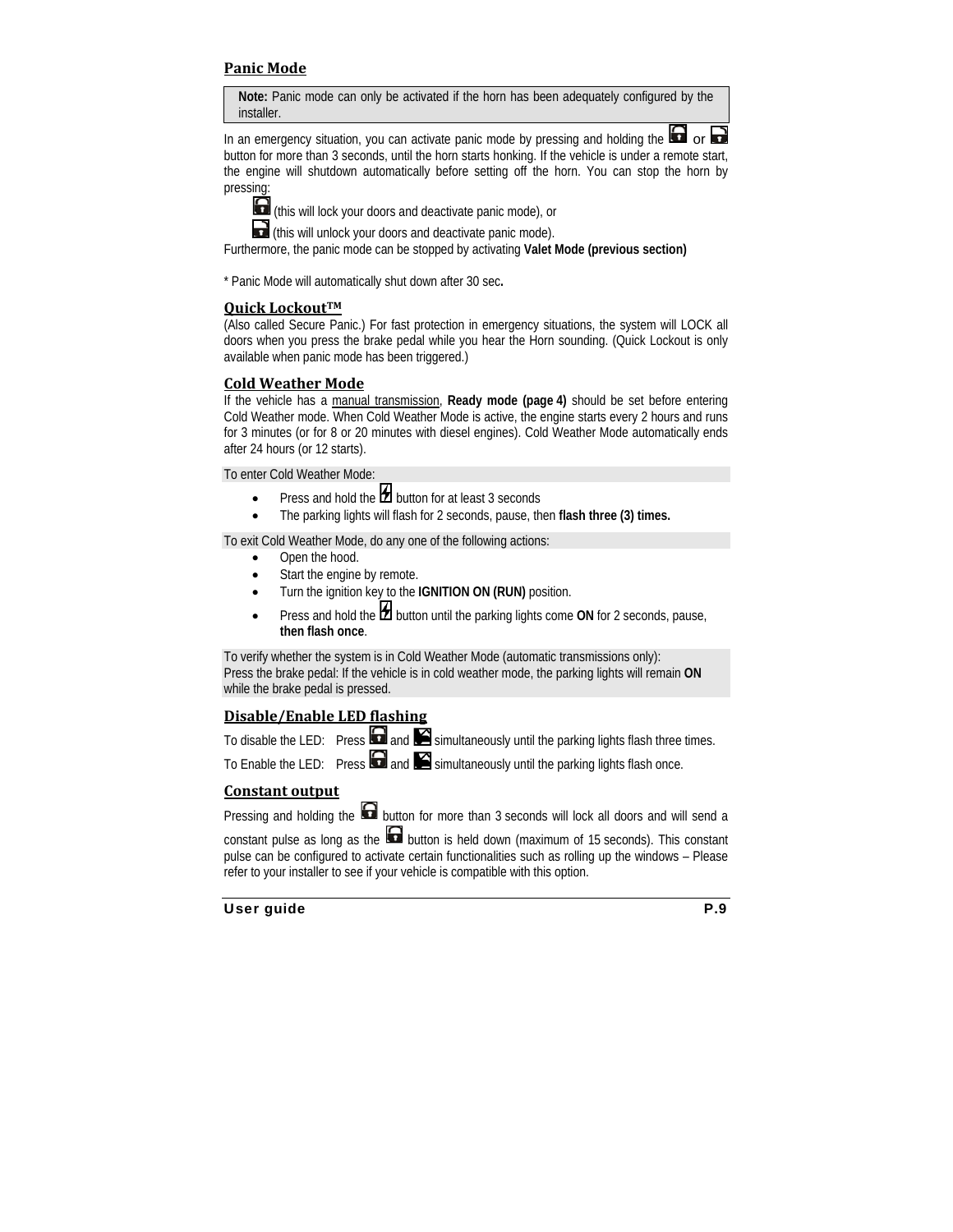Pressing and holding the **button for more than 3 seconds will unlock all doors and will send a** constant pulse as long as the **button** is held down (maximum of 15 seconds). This constant pulse can be configured to activate certain functionalities such as rolling down the windows – Please refer to your installer to see if your vehicle is compatible with this option.

# Advanced Features: Installationprogrammable Options

The Remote Car Starter was designed with flexibility and OEM integration in mind. With its programmable options, this unit can single-handedly control nearly any electrical system in your vehicle.

**Caution:** The programming of your system should be left to a professional. Changing any one of the settings may affect the operation of your Remote Car Starter. Please note that the following programmable options may require additional parts and labour.

### **Ignitioncontrolled Door Locks**

This is an added security feature. If your Remote Car Starter was installed with the Ignition-Controlled Door Locks option, the doors will automatically lock as soon as the ignition key is turned to the IGNITION ON (RUN) position while the brakes are pressed. The remote car starter will also lock any door that was unlocked and opened (then closed) the next time the brake pedal is pressed (only when doors are monitored). When the key is turned to the **OFF** position, the doors will automatically be unlocked.

#### **Secure Lock**

(Disabled by default.) Before your vehicle can be remote-started, the factory security system must first be disarmed. The Secure Lock feature may be required on certain vehicle models with factory security systems that automatically unlock the doors when the security system is disarmed.

To keep your vehicle protected when the factory security system is disarmed for a remote start, Secure Lock will relock your doors as soon as the vehicle is started. Once the engine is shut down by remote or after its runtime has expired, Secure Lock will also rearm your factory security system and relock the doors.

#### **Engine Run Time**

If you have a gas engine, your system can be programmed to run the engine for 3, 15, or 25 minutes (15 min default). If you have a diesel engine, it can be programmed to run the engine for 8, 20, or 30 minutes (20 min default).

### **Turbo Mode**

If Turbo Mode is configured at installation, it will allow a turbocharger to idle down after the user leaves the vehicle: the unit will take over the vehicle and keep it running for 60 seconds (or until it is shut down by remote control), then shut down the engine.

If your vehicle has an automatic transmission, proceed as follows to set the system to Turbo Mode:

- 1. With the engine running, make sure to release the brake pedal and press the  $\Box$ , or **1** button on the transmitter until the parking lights come ON.
- 2. Remove the ignition key from the ignition switch. The engine will continue running.
- 3. Exit the vehicle and close all doors, hood and trunk.
- 4. Press the  $\Box$  button; this will lock the doors and confirm that the vehicle is in Turbo Mode.
- 5. The engine will shut down after 60 seconds.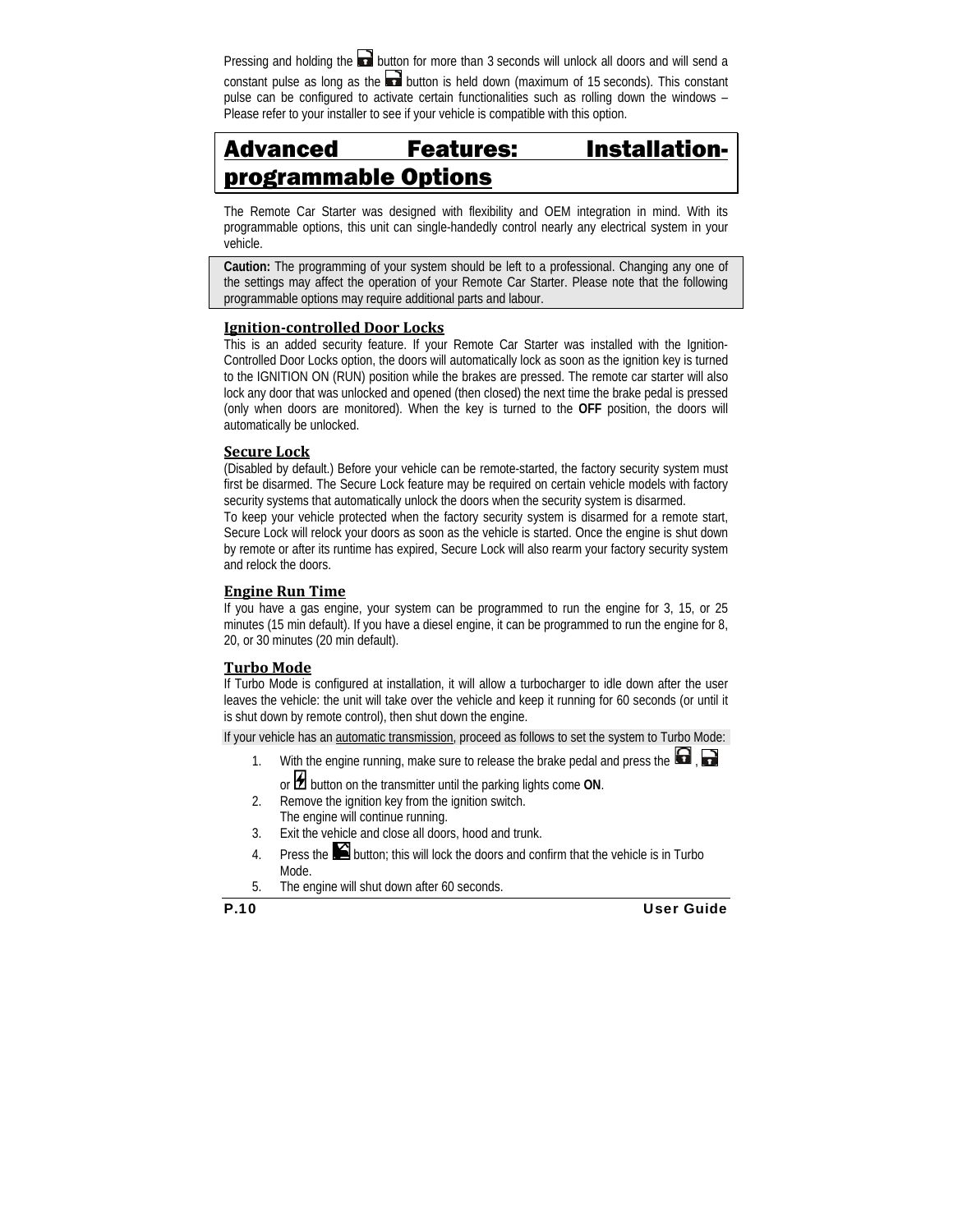If your vehicle has a manual transmission, follow all steps of the **Ready Mode** routine **(page 4)** to activate Turbo Mode. Then at the last step,

- Press **to** to lock the doors and have the engine shut down after 60 seconds; The parking lights will flash 3 times and remain lit.
- Press  $\bullet$  to unlock the doors and have the engine shut down after 60 seconds; The parking lights will flash 3 times and remain lit.
- Press  $\mathcal H$  to shut down the engine without affecting the doors.

**Note:** The vehicle will enter Ready Mode once the engine run time expires.

# **AUX 1**

**Note:** This 500 mA negative Aux 1 output can be used for many different applications

#### Priority door:

This great feature allows the user to unlock solely the driver's door with a single press of

the **button on the transmitter, and to unlock the other doors, if desired, by pressing** the  $\Box$  button for a second time.

The output will provide a 1-second negative output when the  $\blacksquare$  button is pressed a second time on the transmitter.

Horn Confirmation:

**AUX 1** can be programmed to trigger the horn every time the **button** is pressed, or

when the **button** is pressed twice within 3 seconds. When horn confirmation is activated, panic mode is enabled. If horn confirmation is disabled, panic mode will not be available.

### **MultiCar Operation**

If this option is configured by the installer, it allows the owner of two vehicles, both equipped with identical systems, to control both systems with only one remote transmitter. To control the second

vehicle, simultaneously press the  $\blacksquare$  button and the button of the function you wish to use: